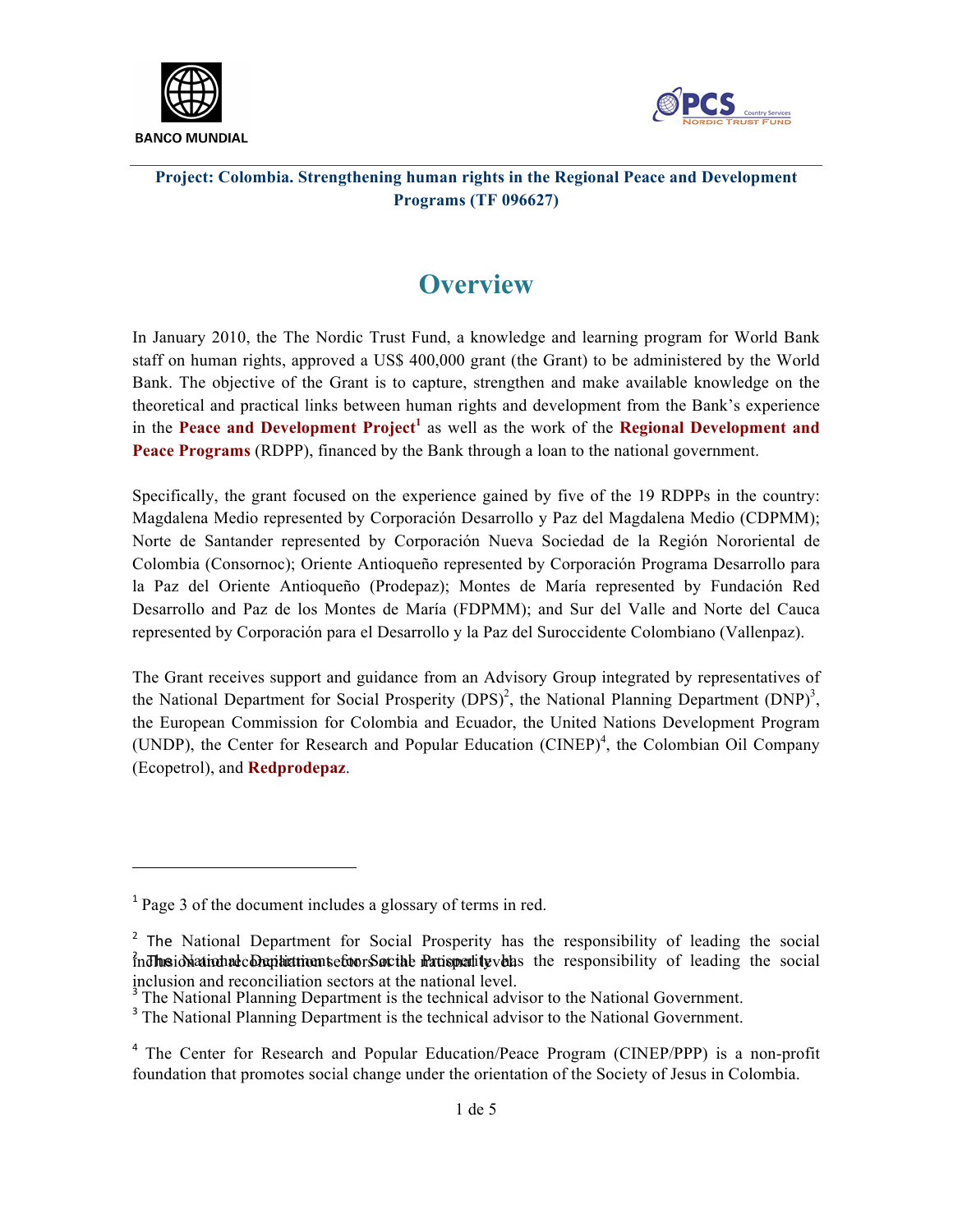



The Grant consists of three components: i) State of the art of the level of integration of human rights in the Regional Development and Peace Programs; ii) Pilot activities to strengthen human rights in the Regional Development and Peace Programs; and iii) Knowledge generation.

Component I was implemented between June 2010 and April 2011 and consisted of a study on the conceptualization and incorporation of human rights norms and principles by the Peace and Development Project and the RDPPs. Its final report established that both the Project and the RDPP make significant contributions to the realization of rights of their target population, primarily by supporting and implementing development **subprojects** that incorporate, to some extent, the principles of a human rights-based approach to development. However, the document also notes that this is not the result of a project design that was intentionally based on international human rights law or on the explicit and systematic incorporation of elements of a human rights-based approach to development. These findings, contradictory in principle, indicate that the development that individuals and their community need, want, and defend merges naturally with the enjoyment of a dignified life in the light of human rights. In other words, the link exists and can be strengthened.

Component II of the Grant began in March 2011 and ran through March of this year. Under this component, the Project team brought the analytical findings of Component I to a practical level by: i) identifying the direct and indirect contributions of the Peace and Development Program and the RDPPs to the enjoyment of rights of the target populations; ii) creating instruments to deliberately integrate a human rights-based approach into the design, implementation and monitoring of development projects; and iii) proposing methodologies to measure quantifiable progress on the contribution of development projects to the effective enjoyment of rights.

The result of this work is a planning and management tool for human rights based development projects, developed jointly with the RDPPs on the basis of the experience of the CDPMM in the subproject **Peasant farm in the Magdalena Medio**. The results of the application of this tool confirmed the findings of Component I in that development and human rights merge in the living conditions of the individuals and their community, and that development actors can strengthen this link by taking deliberate actions.

The objective of Component III of the Project was to disseminate the knowledge generated about the theoretical and practical links that exist between development and human rights, as well as the experience of implementing the tool. To this end, in the light the subproject **Clothing Production in Norte de Santander,** the Project designed and validated a knowledge transfer methodology.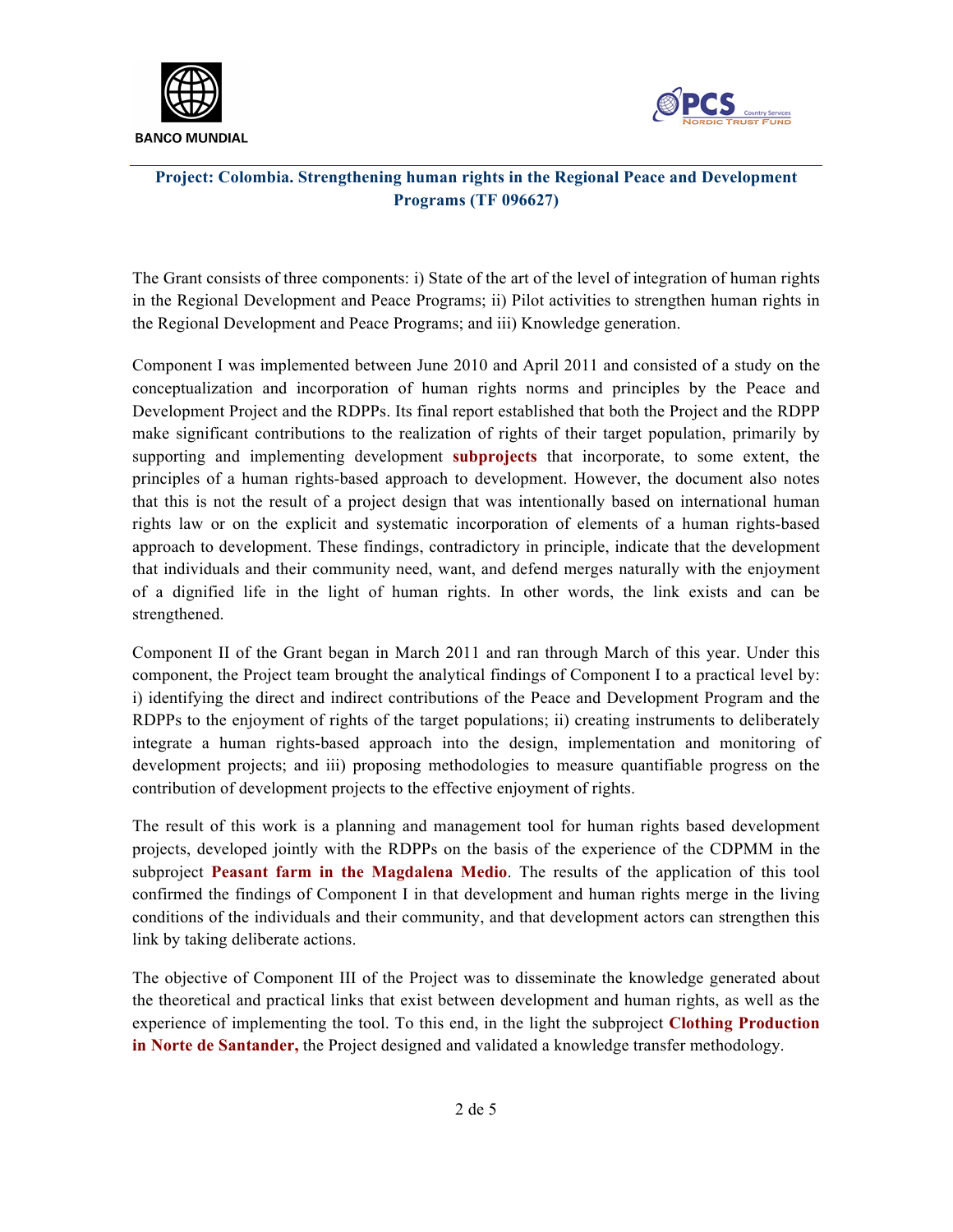



# **Glossary**

## • **Peace and Development Project**

This project promotes regional and local initiatives towards development and lasting peace to benefit the poorest, most vulnerable and internally displaced populations. It encourages demanddriven social, cultural, environmental, and productive initiatives, and strengthens community-based organizations by empowering them to make decisions on what to do and manage the resources to do it. The Peace and Development Project is implemented through a partnership between the government of Colombia (GOC), the Regional Development and Peace Programs (RDPP), and the World Bank (technical and financial support), in six highly conflictive regions of Colombia: Magdalena Medio, Oriente Antioqueño, Montes de María, Macizo Colombiano Alto Patía, Norte de Santander and Sur del Valle, and Norte del Cauca.

The World Bank first became involved with the RDPPs twelve years ago, when it began working with the Magdalena Medio Development and Peace Program. The Bank supported the Program through two US\$5 million Learning and Innovation loans (LIL) granted to the national government, for the periods 1998-2001 and 2001-2004. The main objective of the LILs was to support the development and peace efforts undertaken by civil society in the region. This intervention was designed on the basis of the guiding principles and methodologies established by the RDPP and received the support of other partners, including Ecopetrol and the Catholic Church.

After five years of execution, the LILs supported the launching of 526 community projects, among other achievements. As a result, between 2003 and 2004, the GOC and the World Bank decided to grant a US\$30 million loan for the design of a new program to replicate and build on the experience gained through the Program in four new regions of Colombia, thus creating the Peace and Development Project. This loan also served as national counterpart resources for the First and Second Peace Laboratories funded by the European Union.

Several of the activities undertaken by the Peace and Development Project went beyond local capacity-building and contributed to regional processes that gradually defined strategic lines of action for the territorial agendas. These public-private action agendas coincided in some basic points, which facilitated the involvement of higher-level partners in the processes. These new regional-level initiatives, which have received the broad-based support of organizations and partners, were called Strategic Territorial Processes. Between 2010 and 2012, the World Bank provided support to these processes through a second loan.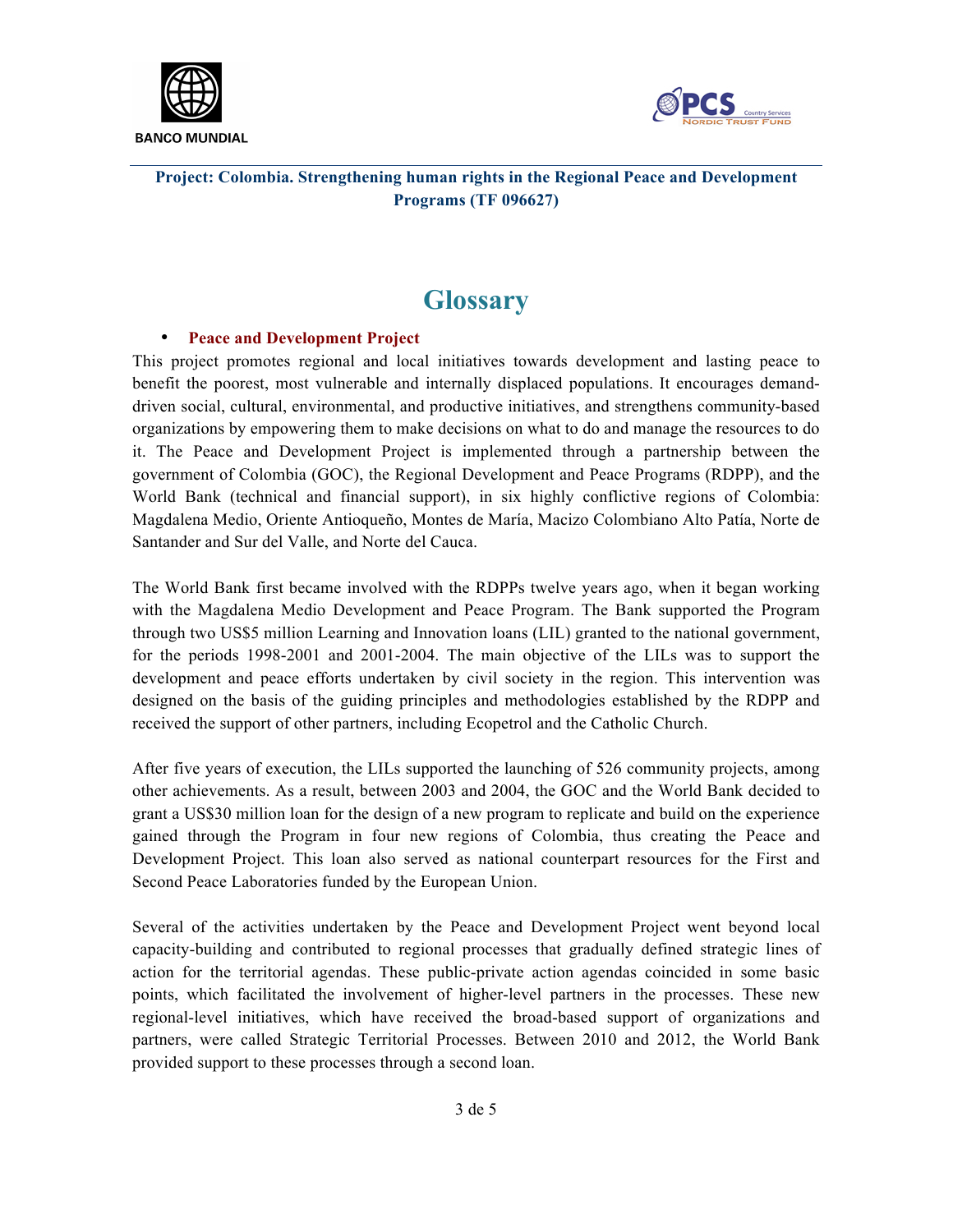



#### • **Regional Development and Peace Programs**

The RDPPs reflect the commitment of civil society to an inclusive process based on life, development, and territory. This has materialized in an active and independent network of people, leaders and community base organizations that, with a regional, long-term perspective and the support of representative stakeholders in the regions, are seeking alternatives to violence, poverty, and exclusion through the implementation of specific subprojects. Each RDPP works through a legal entity with the capacity to manage and administer resources, attract partners, and facilitate community empowerment by identifying, formulating, and providing technical support for development subprojects. These entities are called Partners Organizations (PO), in the context of the Peace and Development Project, given their role as strategic partners for the GOC and the Bank in the implementation of the Project.

#### • **Redprodepaz**

This system of civil society coordination is a pluralistic and independent network that promotes, convenes, and coordinates the RDPPs. Redprodepaz is a confederation of approximately 20 RDPPs from 22 departments and 440 municipalities of Colombia, and receives support from 20 collaborating entities. In addition, it constitutes a platform for strategic dialogue between the RDPPs and the GOC, collaborating entities, and international cooperation agencies. The Programs, as well as the entities they comprise, share the common interest of building a nation in peace based on democratic participation in processes of comprehensive development. Its five athematic areas are: i) Peace and Human Rights; ii) Democratic Governance; iii) Sustainable Human Development; iv) Education; and v) Land Management.

#### • **Subprojects**

The subprojects were designed by community base organizations (called User Organizations, UO, in the framework of the Peace and Development Project). The implementation of these subprojects by the UO, with the support of the PO and their allies, empowers them and facilitates their work in different networks (peasant farmer producers, women, youth, victims, communicators, etc.). As they meet their goals at the local level, the networks and member organizations slowly achieve regional standing as social and political actors, becoming spaces and platforms for citizen participation. The empowerment and participation of these actors in local public entities strengthens democratic governance, has a positive impact on institutional performance, and facilitates dialogue and coordination between citizen processes and regional public agendas.